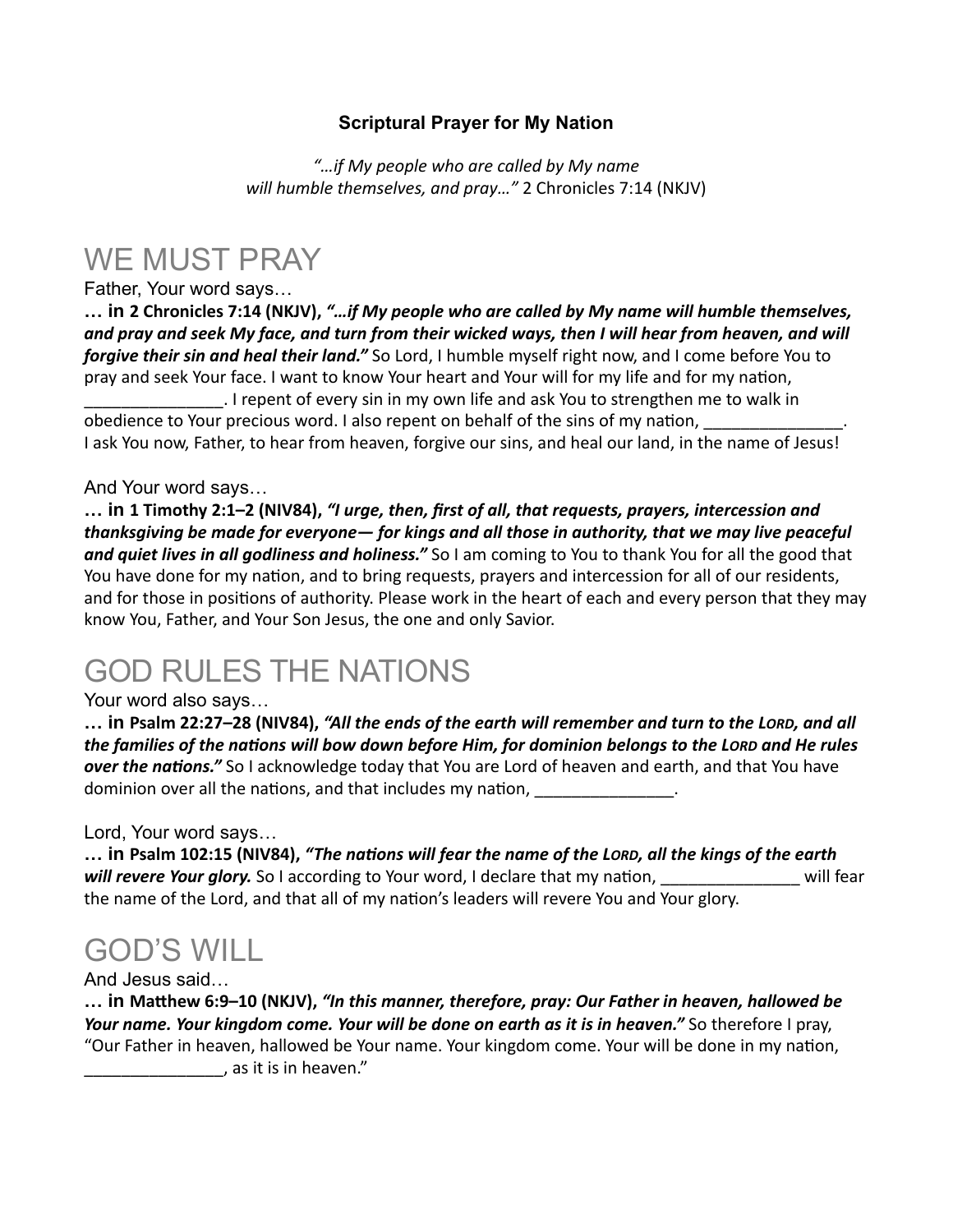And Your word says…

... in Psalm 33:12 (GW), "Blessed is the nation whose God is the LORD. Blessed are the people He has *chosen as His own."* So I declare You, Lord, as the God of my nation, \_\_\_\_\_\_\_\_\_\_\_\_\_\_\_\_\_\_. I ask You to choose us as Your own, and to bless us our nation with righteousness, peace, unity, truth and love.

## FOR OUR LEADERS

#### Your word also says…

... in Daniel 2:20–21 (GW), "He said, 'Praise God's name from everlasting to everlasting because He *is* wise and powerful. He changes times and periods of history. He removes kings and establishes *them..."* So Lord, I pray that You will remove those in leadership positions in my nation who will not acknowledge You nor submit to Your authority. I ask You to diminish the influence of all such leaders, and to replace them with righteous and godly leaders.

#### Lord, Your word says…

... in Proverbs 11:14 (NLT), "Without wise leadership, a nation falls; there is safety in having many advisers". So Father, I ask You to give my nation wise and discerning leaders who will listen to wise and discerning advisors. Lead our nation with Your wisdom by the Holy Spirit.

#### Your word also says…

**… in Proverbs 21:1 (NKJV),** *"The king's heart is in the hand of the LORD, like the rivers of water; He turns it wherever He wishes."* So Lord, I ask You to continually turn the hearts of the leaders of my nation toward You and Your will.

### AGAINST WICKEDNESS

#### Lord, Your word says…

**…** in Proverbs 14:34 (GNB), "Righteousness makes a nation great; sin is a disgrace to any nation." So Father, I pray that righteousness, and the blessing that comes with it, will spread across my nation, \_\_\_\_\_\_\_\_\_\_\_\_\_\_\_\_, and that sin and disgrace would diminish. 

#### And Your word says…

... in Psalm 33:10–11 (NIV84), "The Lorp foils the plans of the nations; He thwarts the purposes of the peoples. But the plans of the LORD stand firm forever, the purposes of His heart through all generations." So Lord, I pray that You will foil the plans of every nation who attempts to harm my nation, and their purposes, O God, and protect us from every plan to destroy us.

# SALVATION & GLORY

#### And Jesus told us…

… in Matthew 9:37-38 (NKJV), "The harvest truly is plentiful, but the laborers are few. Therefore *pray the Lord of the harvest to send out laborers into His harvest."* So I ask You, Father, to send out many, many laborers into the harvest in my nation. May every single person hear a clear and anointed presentation of the gospel of Jesus Christ.

And Jesus also said...